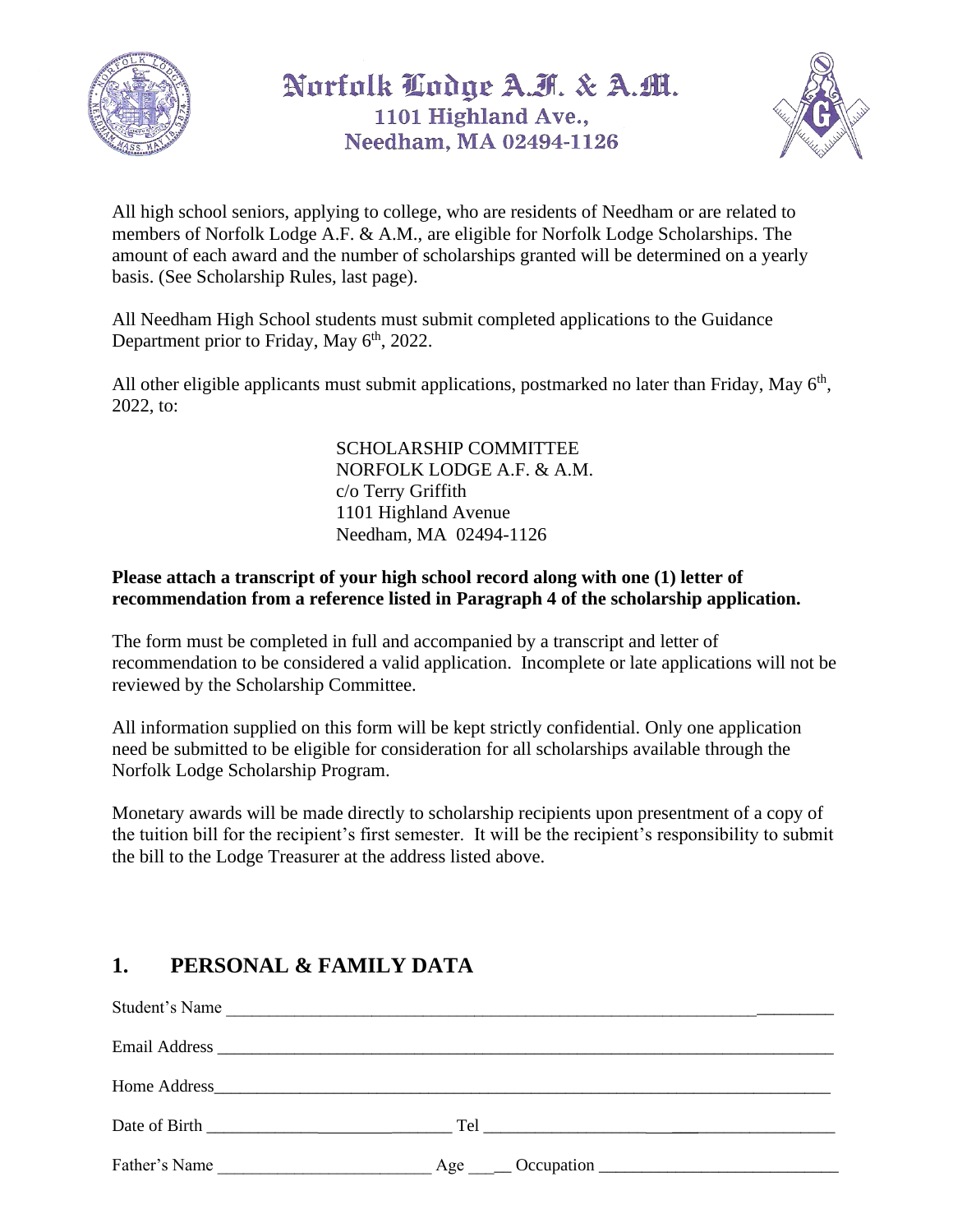|                                                                      |  | Please list the names/ages/year in school or occupation for each or your siblings:                                                                                                                                                                                                                                        |  |
|----------------------------------------------------------------------|--|---------------------------------------------------------------------------------------------------------------------------------------------------------------------------------------------------------------------------------------------------------------------------------------------------------------------------|--|
|                                                                      |  |                                                                                                                                                                                                                                                                                                                           |  |
|                                                                      |  |                                                                                                                                                                                                                                                                                                                           |  |
|                                                                      |  |                                                                                                                                                                                                                                                                                                                           |  |
|                                                                      |  | Please list the amount of parental support for each sibling in the previous year: __________________                                                                                                                                                                                                                      |  |
| <b>EDUCATIONAL DATA</b><br>2.                                        |  | ,我们也不能会有一个人的事情。""我们的人们是不是我们的人,我们也不能会有一个人的人,我们也不能会有一个人的人,我们也不能会有一个人的人,我们也不能会有一个人的人<br>High School <u>that the same of the same of the same of the same of the same of the same of the same of the same of the same of the same of the same of the same of the same of the same of the same of the same of the same of </u> |  |
|                                                                      |  | SAT Scores                                                                                                                                                                                                                                                                                                                |  |
|                                                                      |  |                                                                                                                                                                                                                                                                                                                           |  |
|                                                                      |  | ,我们也不会有什么。""我们的人,我们也不会有什么?""我们的人,我们也不会有什么?""我们的人,我们也不会有什么?""我们的人,我们也不会有什么?""我们的人                                                                                                                                                                                                                                          |  |
|                                                                      |  |                                                                                                                                                                                                                                                                                                                           |  |
|                                                                      |  | ,我们也不会有什么。""我们的人,我们也不会有什么?""我们的人,我们也不会有什么?""我们的人,我们也不会有什么?""我们的人,我们也不会有什么?""我们的人                                                                                                                                                                                                                                          |  |
|                                                                      |  | Have you volunteered at any Masonic functions? _________ Is so, please identify which events:                                                                                                                                                                                                                             |  |
| Are you directly related to anyone active in the Masonic Fraternity? |  |                                                                                                                                                                                                                                                                                                                           |  |
|                                                                      |  |                                                                                                                                                                                                                                                                                                                           |  |

## **3. COLLEGE PREFERENCES**

List in order of choice: first, second, third.

| a.             | Name | Location | Accepted? |
|----------------|------|----------|-----------|
| b.             | Name | Location | Accepted? |
| $\mathbf{C}$ . | Name | Location | Accepted? |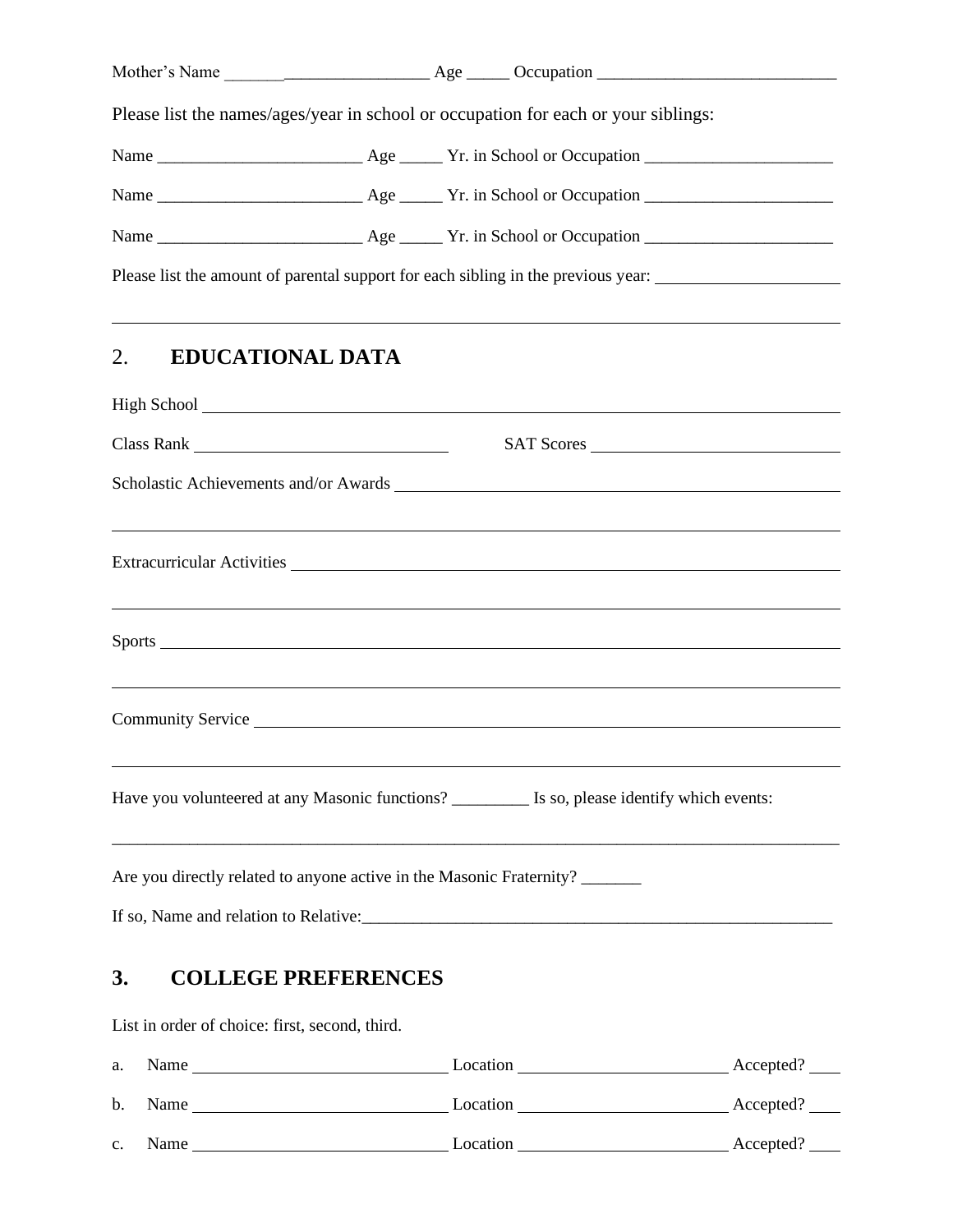Area of Study

Type of degree sought

#### **4. REFERENCES**

Two school references (Teachers, Coaches, Guidance Counsellors or Administration):

| a.             |                              | Name                                              |                                                                                                         |  |  |  |
|----------------|------------------------------|---------------------------------------------------|---------------------------------------------------------------------------------------------------------|--|--|--|
| $\mathbf{b}$ . |                              |                                                   |                                                                                                         |  |  |  |
|                | we may contact:              |                                                   | A third reference, an employer or another person, other than a relative or your school references, whom |  |  |  |
| $c_{\cdot}$    |                              |                                                   |                                                                                                         |  |  |  |
| 5.             | <b>WORK EXPERIENCE</b>       |                                                   |                                                                                                         |  |  |  |
|                | Employer                     | Kind of Work                                      | Dates                                                                                                   |  |  |  |
| a.             |                              |                                                   |                                                                                                         |  |  |  |
| $\mathbf{b}$ . |                              |                                                   |                                                                                                         |  |  |  |
| c.             |                              |                                                   |                                                                                                         |  |  |  |
| 6.             | <b>FINANCIAL INFORMATION</b> |                                                   |                                                                                                         |  |  |  |
| a.             |                              | <b>Estimated College Expenses:</b>                |                                                                                                         |  |  |  |
|                |                              |                                                   |                                                                                                         |  |  |  |
|                |                              |                                                   |                                                                                                         |  |  |  |
|                |                              |                                                   | Other expenses (name) $\frac{1}{2}$                                                                     |  |  |  |
|                |                              |                                                   |                                                                                                         |  |  |  |
| b.             |                              | Student's estimated income first year of college: |                                                                                                         |  |  |  |
|                | Part-time work income \$     |                                                   |                                                                                                         |  |  |  |
|                | Student's savings \$         |                                                   |                                                                                                         |  |  |  |
|                |                              |                                                   |                                                                                                         |  |  |  |
|                |                              |                                                   |                                                                                                         |  |  |  |
|                |                              |                                                   |                                                                                                         |  |  |  |
|                |                              |                                                   |                                                                                                         |  |  |  |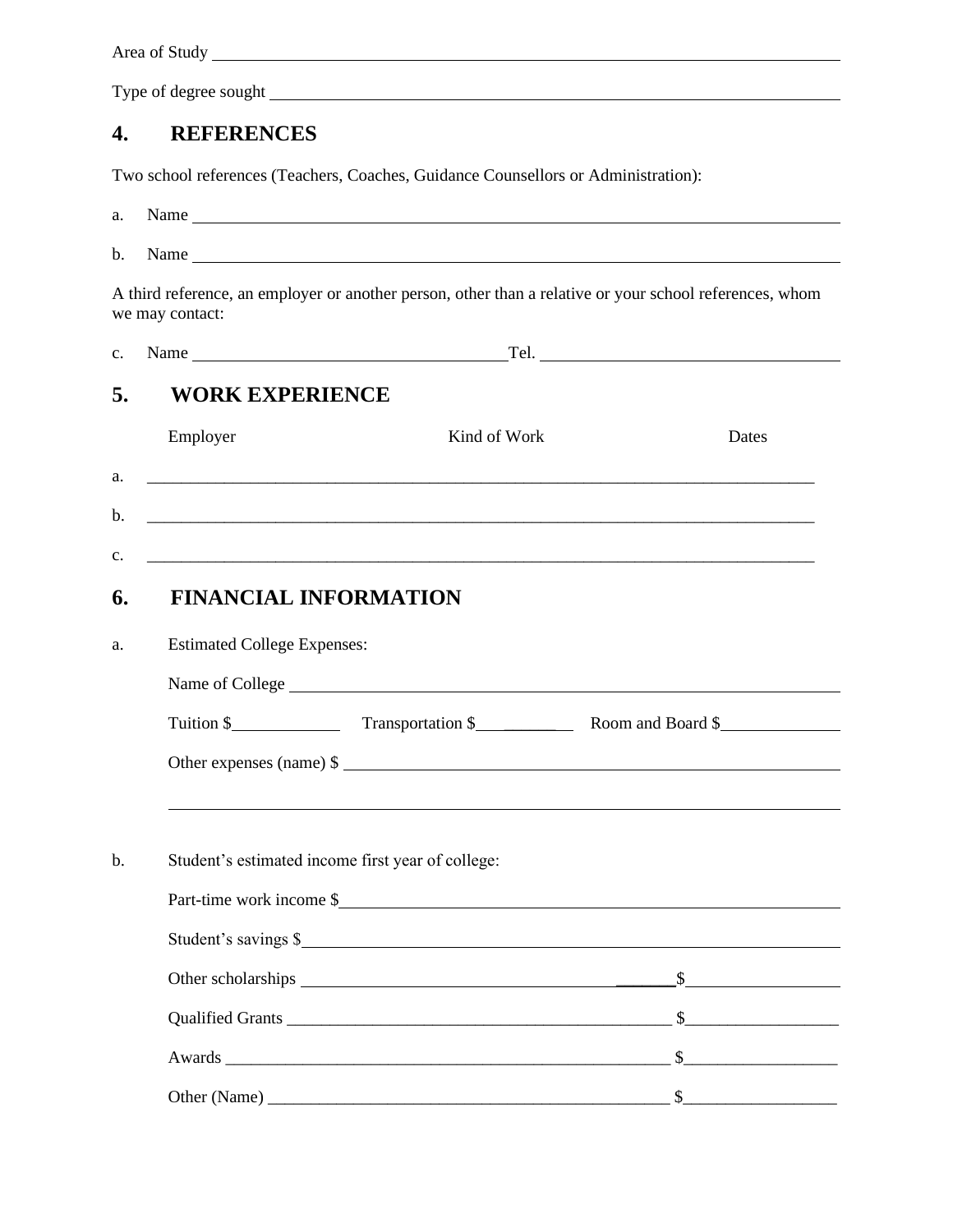c. **OPTIONAL FINANCIAL INFORMATION (**Please note that some of the individual scholarships are based on financial need. If you choose not to complete this section of the application, you will only be eligible for those awards that are not based on financial need.)

Family estimated income for student's first year of college:

| Father's annual gross income    |                                                     |
|---------------------------------|-----------------------------------------------------|
| Mother's annual gross income \$ |                                                     |
|                                 | Other family income (Name) $\quad \quad \text{\AA}$ |
| <b>Family Contributions</b>     |                                                     |
|                                 |                                                     |

Parents estimated net worth (not including value of primary residence) \$

**7. PARENTS' STATEMENT:** To be written by parents or guardians. Please explain your child's need for scholarship help in no more than two hundred (200) words. Please list any extenuating circumstances or any unusual indebtedness. If additional space is need, please submit additional pages as an attachment.

Signature of Parent or Guardian Date Signature of Parent or Guardian Date

**8. APPLICANT'S STATEMENT:** To be written by the Applicant. Please describe your motivation for and goals in attending college, as well as your experience as an active citizen in no more than two hundred (200) words. If additional space is need, please submit additional pages as an attachment.